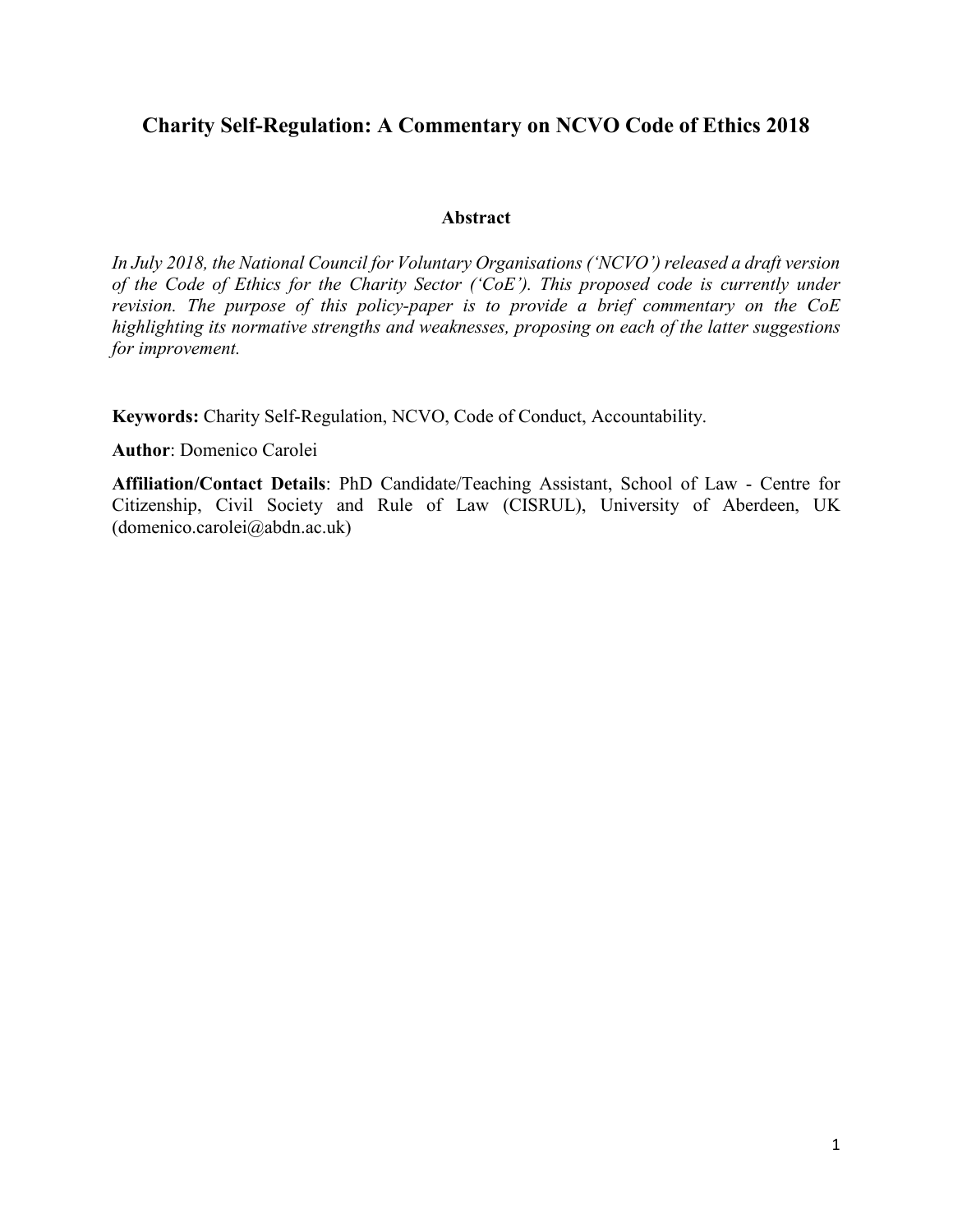#### **1. Introduction**

In July 2018, the National Council for Voluntary Organisations ('NCVO') released a draft version of the Code of Ethics ('CoE') for the charity sector (NCVO, 2018a). The latter is a brand new selfregulatory instrument defined by charities for charities at sectoral level. The CoE represents the output of a review panel that was set up as part of a programme of work agreed by charities in the aftermath of safeguarding failures that took place in the first half of 2018 (Weakley, 2018). In January 2018, the Financial Times revealed that hostesses were groped and sexually harassed during a men-only fundraising dinner organised by the London-based charity the Presidents Club (Marriage, 2018). Only one month after, The Times revealed that senior Oxfam staff in Haiti had paid earthquake survivors for sex in 2011 and that Oxfam subsequently failed to report the abuse to other aid agencies and to relevant judicial authorities (O' Neill, 2018). In the aftermath of the Oxfam scandal, the chair of NCVO declared that "more can and must be done" to protect both charity beneficiaries and public trust in the sector (Cooney, 2018). Indeed, according to some measures public trust in British charities has declined since the scandals broke out (Thomson Reuters Foundation, 2018). In March 2018, the Charity Commission held a summit with charities, umbrella bodies (including NCVO) and the Office for Civil Society where everyone committed to work together to achieve the highest standards of safeguarding. The themes agreed for priority action were: a) leadership, culture and values; b) law, regulation and the statutory framework; c) capacity and capability in charities around safeguarding; d) reporting, accountability and transparency (Charity Commission, 2018a). Within this process NCVO gave birth to the CoE. The first draft of the CoE has been discussed during a roundtable at which many and different charities (in terms of size, type and area of activity) took part (NVCO, 2018b). The CoE has been drafted using as a general point of guidance existing self-regulatory instruments including the Nolan Principles of Public Life, the Code of Ethics for Museums, the Charity Governance Code and the NHS Constitution for England (NVCO, 2018b). In July 2018, NCVO launched a public consultation on the first draft of the CoE. This public consultation was aimed at ensuring that the final version of the code is based on feedback from the widest possible range of charities and stakeholders, and formally closed in September 2018 (NVCO, 2018b). The Charity Commission has submitted its opinion on the CoE in October 2018 (Charity Commission, 2018b).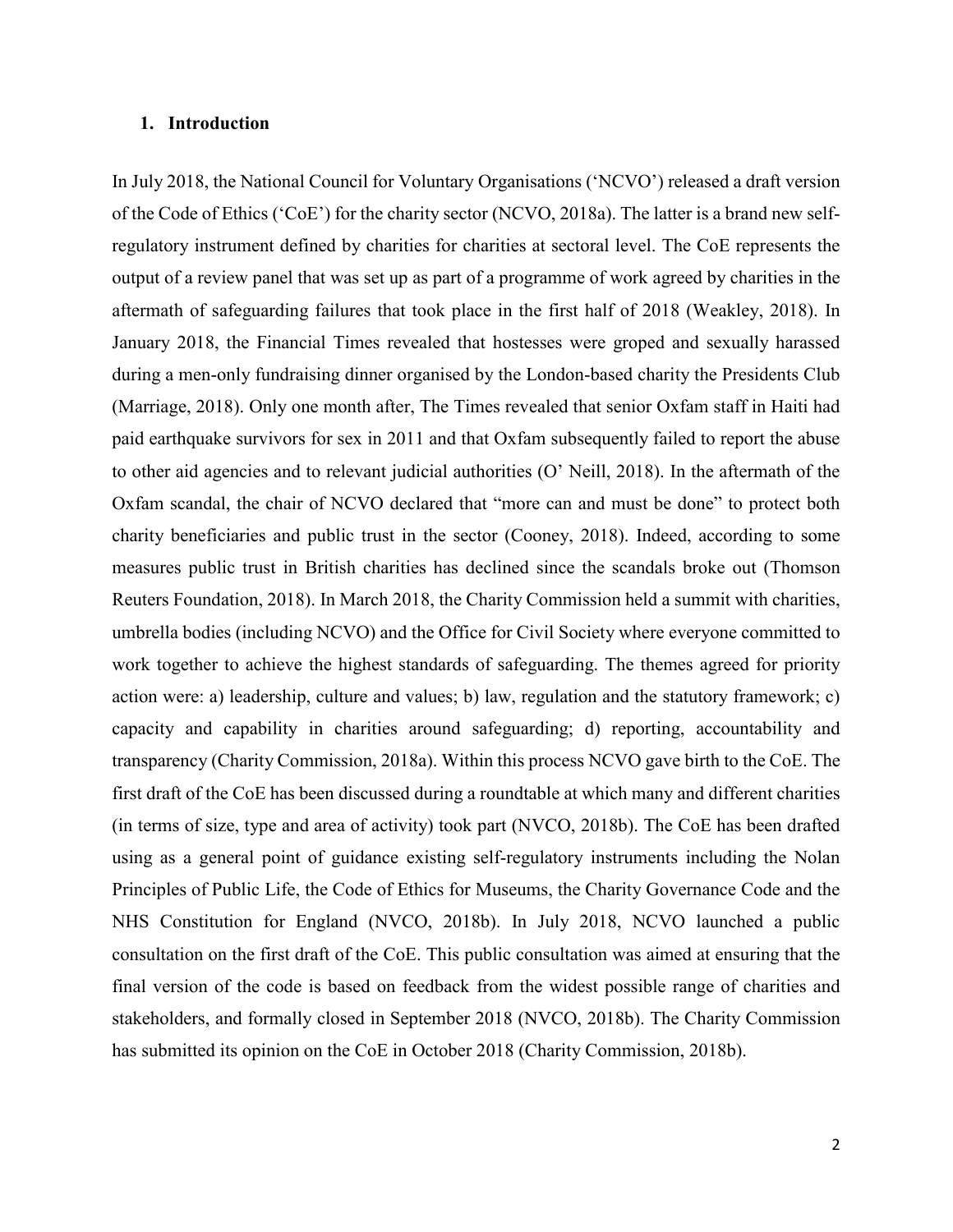The purpose of this policy-paper is to provide a commentary on the CoE, evaluating the extent to which it addresses regulatory concerns and institutional dysfunctions that traditionally affect selfregulation in promoting charity accountability. Over the past decades, there has been a proliferation of self-regulatory initiatives worldwide (Warren & Lloyd, 2009). Despite the increasing popularity, charity self-regulation has been criticised due to difficulties in codifying beneficiary accountability (Lloyd, 2005), design flaws in terms of institutional architecture (Hammad & Morton, 2011) and because of low level of norm-compliance (Traxle, Greiling & Hebesberger, 2018). These criticisms cast doubts on the effectiveness of self-regulation in promoting charity accountability. It is, therefore, important to evaluate whether the proposed version of the CoE addresses adequately longstanding problems that affect self-regulation in enacting charity accountability. To do so, this policy-paper is structured as follows. First, it provides a definition of charity self-regulation. Subsequently, it offers a detailed taxonomy of common regulatory concerns and institutional dysfunctions that affect self-regulation in enacting charity accountability. While doing so, this policy-paper lays down a series of normative expectations against which the regulatory content of the CoE will be assessed. Finally, focus will be brought to the regulatory content of the CoE in order to highlight its normative strengths and weaknesses. A series of proposals to increase the normative quality of the CoE will be outlined within the conclusive section.

# **2. Charity self-regulation**

As opposed to government-driven legislation, that applies equally to all charities in a given jurisdiction (Breen, Dunn & Sidel, 2016), charity self-regulation can be appropriately defined as

*"(…) a collective action by a significant number of non-state actors to shape their own behavior and that of others in a (sub)sector through the establishment of norms, standards, and credible commitments, supported by mechanisms that induce adherence, which has substantial legitimacy across the sector and with governments, stakeholders, and citizens. The goals of self-regulation may vary from avoiding state regulation to producing fundamental behavioral change in a sector, and the mechanisms can range from relatively non-prescriptive voluntary codes to mandatory accreditation which may, in effect, serve as a license to operate"*(Phillips, 2013)*.*

Firstly, self-regulation can have the advantages of representing a low-cost and relatively rapid way to motivate sector change without needing statutory intervention or regulatory instruments to come into effect. It is a "*collective action*" made by a "*significant number of non-state actors*". The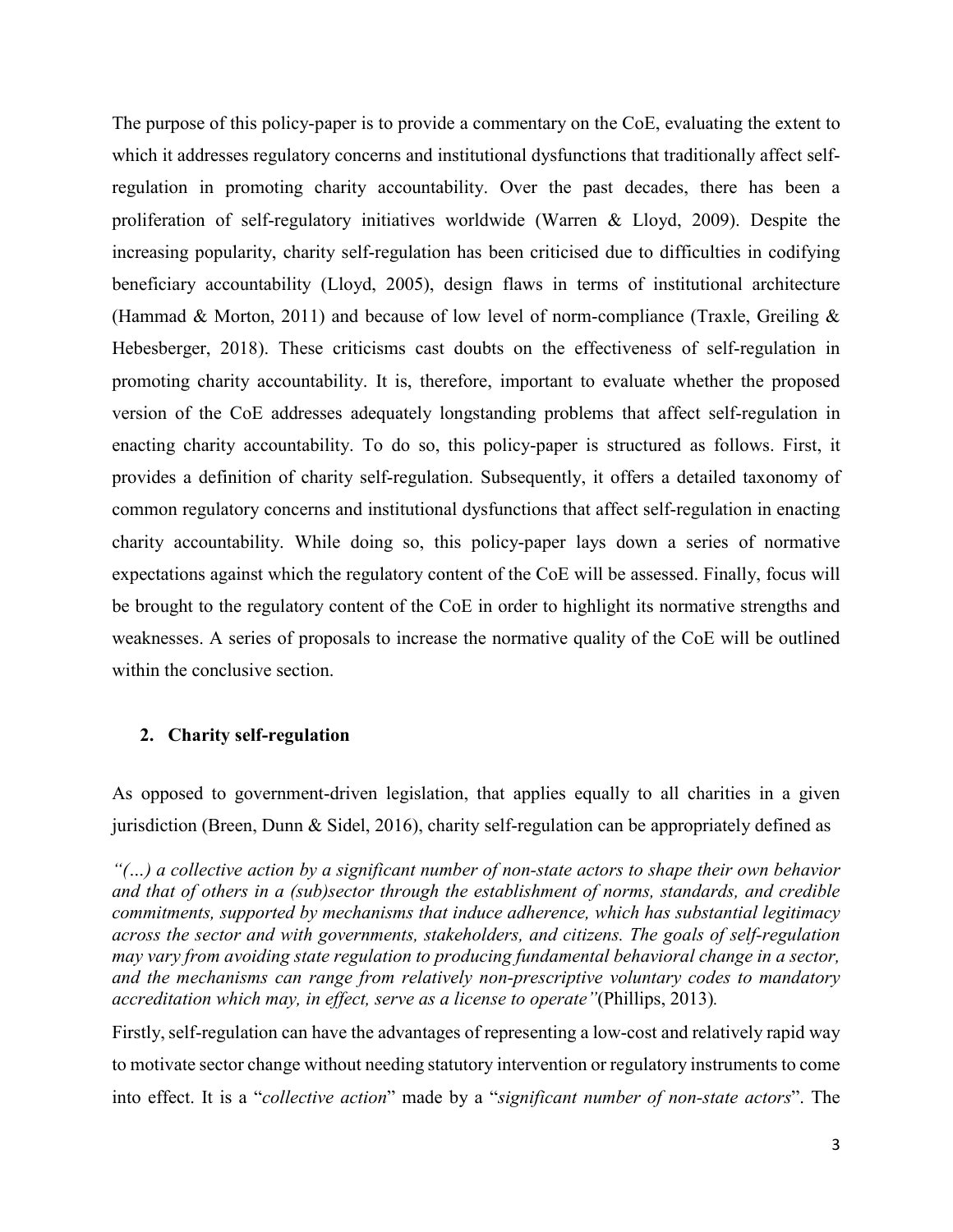definition of voluntary standards is the result of a joint effort made at industry-level, rather than at firm-level (Gunningham & Rees, 1997). In other words, self-regulation can have dual-nature: it exists at intra-organisational level (known also as "individual-self-regulation") where a charity defines on its own internal policies to regulate staff behavior, and it also exists at interorganisational level (known also as "collective self-regulation") in which a group of peers define norms for the sector as a whole.

Collective self-regulation is a process undertaken *by* a conspicuous number of charities to set normative standards *for* charities without any formal State intervention in the regulatory process. On a practical level, self-regulatory initiatives exist in a variety of forms: codes of conduct, certification/accreditation schemes, information schemes, working groups and awards (Warren & Lloyd, 2009). The common thread among all self-regulatory initiatives is that they rely on the voluntary participation of charities (Warren & Lloyd, 2009). As to self-regulation's goals, the above definition makes explicit reference "*to producing fundamental behavioral change in a sector*." Obviously, the main goal that self-regulation can serve is a normative one, that is: promoting the best accountability practices rendering them more systematic among charities. In that respect, self-regulation is more than a simple tool of accountability as it is a process linked to sectoral identity and normative views on organisational behavior (Ebrahim, 2003). In addition, the goals towards which self-regulation is directed are based on what motivates charities to adopt a brand new self-regulatory instrument (Obrecht, 2012). There are typically three drivers behind the adoption of self-regulation: low stakeholder trust, the threat of restrictive state regulation and the need for capacity building and learning (Obrecht, 2012). In the specific instance of the CoE, the charity scandals that took place in the first half of 2018 triggered widespread scepticism in the British third-sector and the need for capacity-building and learning among charities. As documented in the introduction of this policy-paper, the CoE's goal is to achieve the highest standards of safeguarding and to restore public trust in the charity sector.

At the international level, there have been more than 300 initiatives developed by charities, suggesting that self-regulation is a rapidly evolving trend (Warren & Lloyd, 2009). In United Kingdom, charity self-regulation is a well-established regulatory trend (Dunn, 2016). It has been estimated that there are over 130 self-regulatory initiatives developed at sectoral level, the most well-known is the Charity Governance Code (Dunn, 2016). Diverse self-regulatory initiatives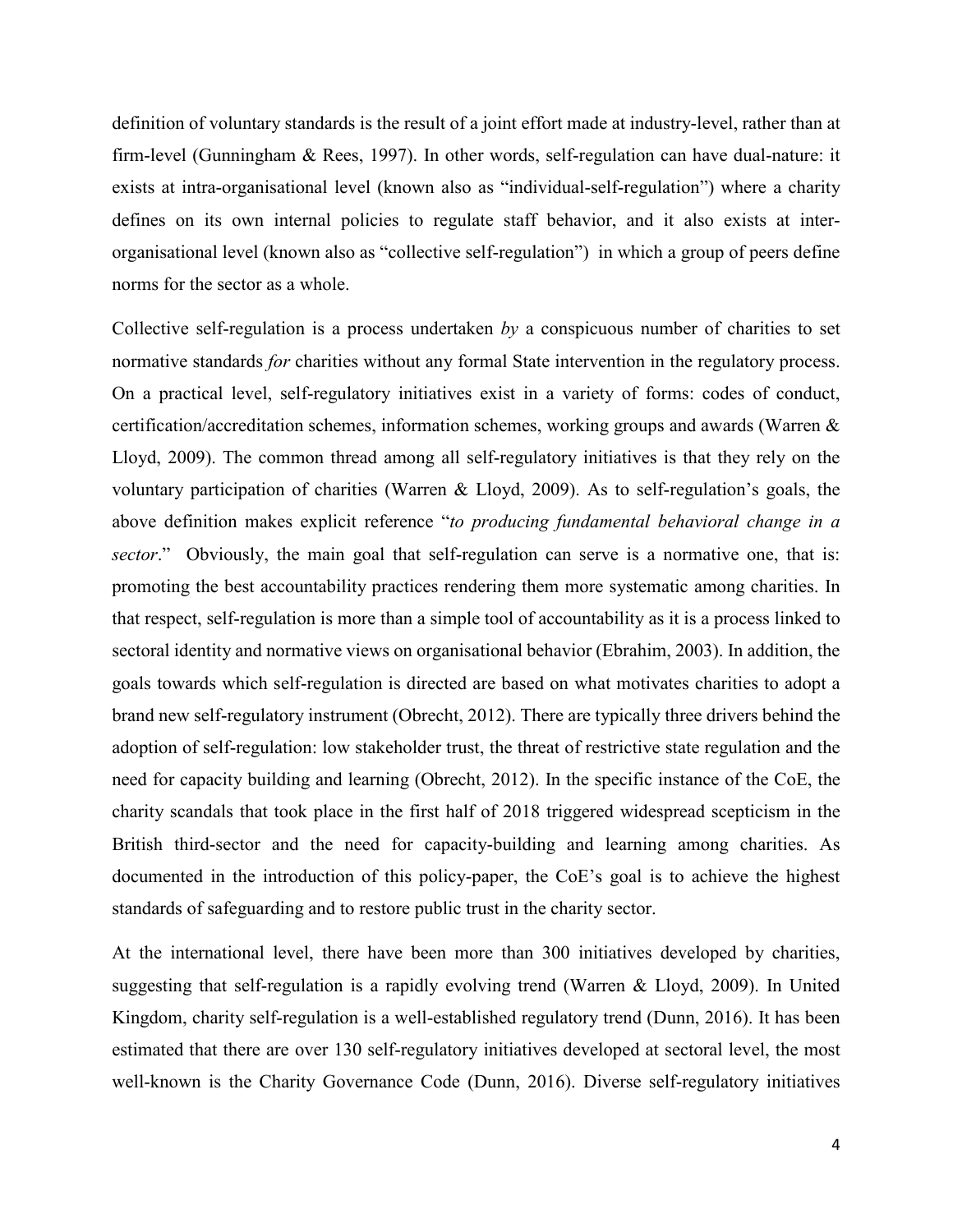exist, from quality standards programs to third-party accreditation schemes, and they encompass many aspects of organisational life ranging from fundraising (Fundraising Regulator) to digital engagement (Charity Digital Code). Contemporary co-regulation<sup>[1](#page-4-0)</sup> effort between the Charity Commission and umbrella bodies like NCVO proposes that this approach is used as a regulatory infrastructure to fill normative gaps in standards and governance (Dunn, 2016).

#### **3. Charity self-regulation: regulatory concerns and institutional dysfunctions**

Despite the increasing popularity, self-regulation has been criticised both by scholars and practitioners.

A common concern about charity self-regulation is that voluntary norms are often vague and lack definition, especially in relation to the issue of beneficiary accountability: a charity's accountability towards those people that charities provide services to or speak on behalf of in policy forums (Lloyd, 2005). In particular, it was noted that the vast majority of self-regulatory initiatives do not even mention the word "beneficiary" and, in those where they do, voluntary norms do not provide a detailed description of how charities fulfil their responsibilities towards their beneficiaries (Lloyd & Las Casas, 2005). Essentially, beneficiary accountability is rarely supported by self-regulation implementation guidelines, in contrast to detailed guidelines concerning financial reporting and donor accountability (Lloyd & Las Casas, 2005). On that account, CIVICUS recommends charities to include accountability to beneficiaries in voluntary standards, pointing out that "accountability to beneficiaries is a growing area of concern for civil society organisations" (Guénéheux & Bottomley, 2014).

In terms of institutional architecture, self-regulatory instruments have been criticised as they often do not offer any compliance and enforcement mechanisms, leading to inconsistent implementation (Hammad & Morton, 2011). Even when self-regulatory instruments are equipped with adequate enforcement mechanisms, it is not always clear how effectively these actually operate (Hammad & Morton, 2011). In that respect, it was submitted that two conditions are required to prove the

<span id="page-4-0"></span> <sup>1</sup> Breen, Dunn & Sidel (2016) on pp. 2-3 identify a third, emerging and hybrid type of regulation: "co-regulation". The latter is defined as follows: "(…) *between the polar ideals of pure statutory and non-statutory regulatory regimes lies the emerging sphere of co-regulation or hybrid regulation. This regulatory form tends to be developed by or on behalf of the sector (like self-regulation) but with the active funding or participation of the state (like statutory regulation*)"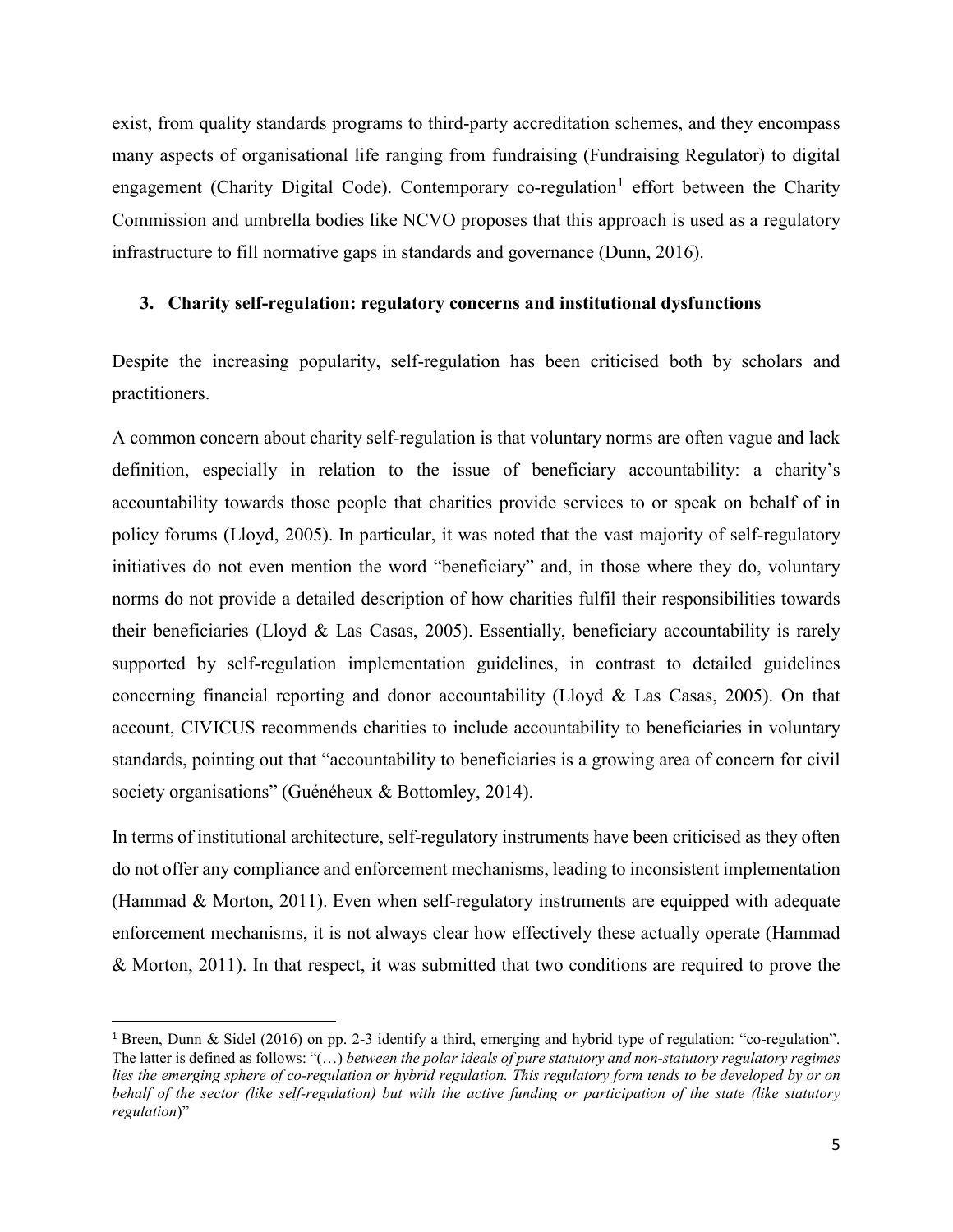strength of self-regulation: clear standards for behaviour and credible enforcement mechanisms (Prakash & Gugerty, 2010). On the one hand, clear and stringent behavioural standards enhance the credibility of self-regulation by facilitating norm-compliance among charities (Prakash & Gugerty, 2010). On the other hand, the presence of an explicit monitoring/enforcement system is meant to further enhance the credibility of compliance and to provide information about adherence to standards to external stakeholders (Prakash & Gugerty, 2010).

As to the reasons and obstacles behind non-compliance, empirical evidence suggests that the proliferation of self-regulation is substantially increasing the workload for charities and that verification and compliance criteria are too rigid to accommodate organisational diversity (Crack, 2016). To elaborate, there has been an overwhelming proliferation of self-regulatory initiatives and existing instruments were often developed in isolation from one another: the result is that their normative content tends to overlap (Crack, 2016). In this context, small charities have requested the establishment of specific voluntary norms that would suit their structures as self-regulation norms seem to be designed following a one-size-fits-all approach, neglecting sectoral diversity (Crack, 2016).

#### **4. A commentary on NCVO Code of Ethics**

The CoE provides a voluntary framework for charities, their governing bodies, staff members and volunteers. This voluntary framework is built upon four key ethical principles: beneficiary first, integrity, openness and right to be safe. Each of these principles is accompanied by a set of practical actions that charities should undertake in their day-to-day work beyond existing legal requirements. According to the drafters, the CoE summarises "what many charities already do and what all charities aspire to do" (NCVO, 2018a). As to its scope, the CoE targets all charities regardless of their type, size and area of activity (NCVO, 2018a). With regard to implementation and monitoring, the CoE gives charities a wide margin of discretion because it does not set up a monitoring body empowered to oversee norm-compliance at sectoral level. Essentially, it is up to individual charities to decide how to implement the CoE and how monitoring can be best carried out at organisational level (NCVO, 2018a).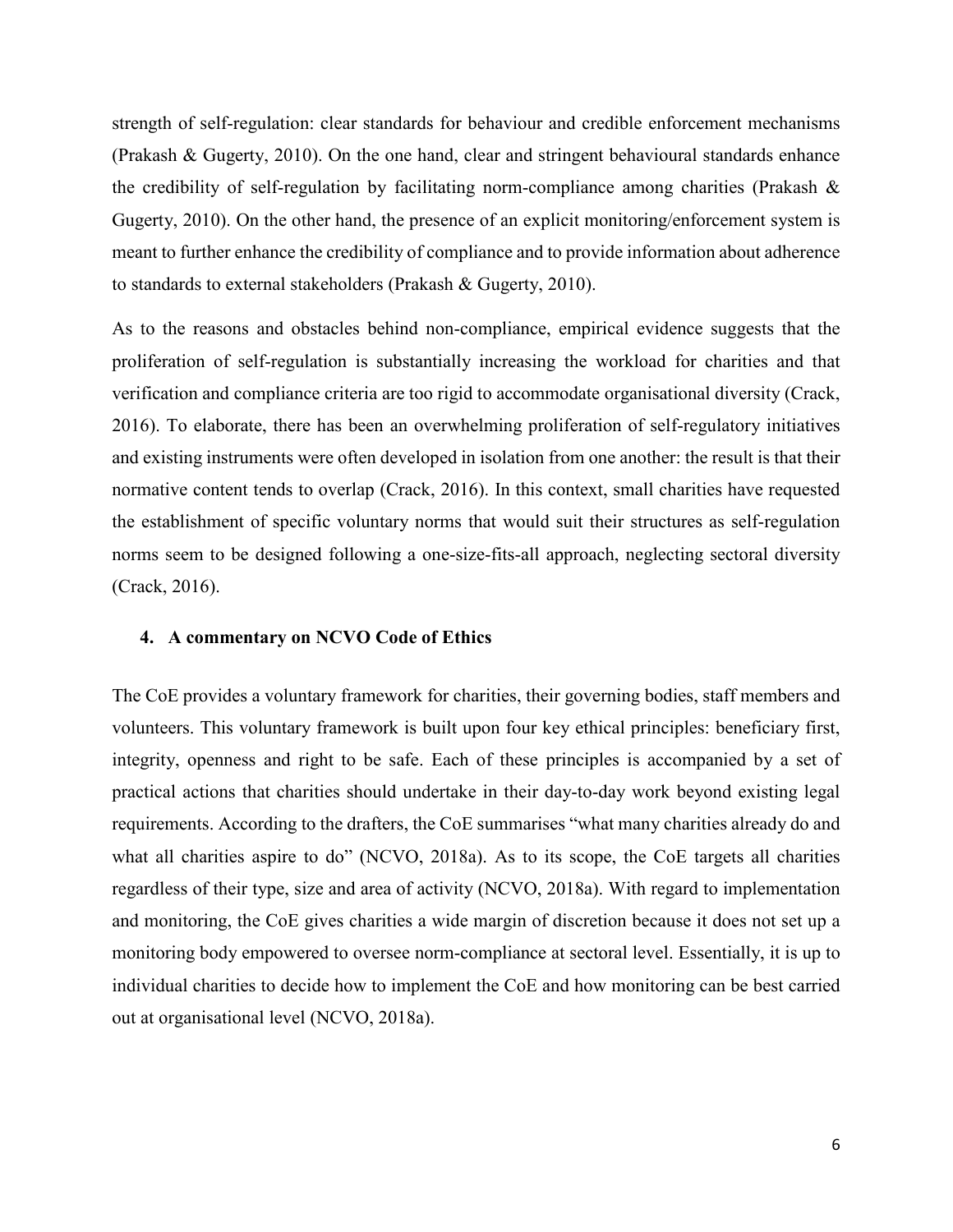## *4.1 CoE normative strengths: beneficiaries first, complementary and normative diversification*

The CoE presents many positive aspects within its regulatory content.

First, it puts charity beneficiaries at the core of its framework. By doing so, the CoE addresses the regulatory imbalance that has been detected in many existing self-regulatory instruments. More specifically, it emphasises that charities should constantly commit to practice beneficiary accountability even when this might have an initial negative impact on charity reputation and/or leadership (NCVO, 2018a). In order to operationalise this principle, charities are required to undertake the following practical actions: 1) identify clearly who the charity beneficiaries are; 2) ensure that the view of beneficiaries is listened to and taken into account through participatory approaches (engagement and communication); 3) ensure that all policies at organisational level are drawn up keeping in mind the best interests of beneficiaries (NCVO, 2018a).

Secondly, the CoE deals with the uncontrolled proliferation of self-regulatory instruments at sectoral level through affirming the principle of complementarity. As documented previously, selfregulatory instruments often duplicate their normative content requiring charities to fulfill and report twice the same voluntary standard to different bodies. Because of this duplication, charities need to make substantial efforts, in terms of human and financial resources, to comply with voluntary standards. In fact, some commentators have argued that the proposed CoE should be merged into the Charity Governance Code because having two sets of standards could be confusing for charities (Chapman, 2018; Purkis, 2018). In that respect, the drafters made clear that "the code is complementary to existing sector codes such as the Charity Governance Code, as well as individual charities' codes or policies. It is not intended to replace their own definitions of values and codes of conduct" (NCVO, 2018a). Therefore, the CoE supplements existing self-regulatory instruments rather than duplicating or replacing them. In other words, it is only when existing codes are insufficient or inadequate in addressing accountability aspects that the CoE should be used as a point of reference to fill self-regulatory lacunas.

Thirdly, the CoE accommodates sectoral diversity by defining different standards of behaviour, depending on charity's size. As noted above, one of the key criticisms made against voluntary instruments is that they are often drafted following a one-size-fits-all approach. The result is that voluntary standards are applicable exclusively to some types of charity, failing to accommodate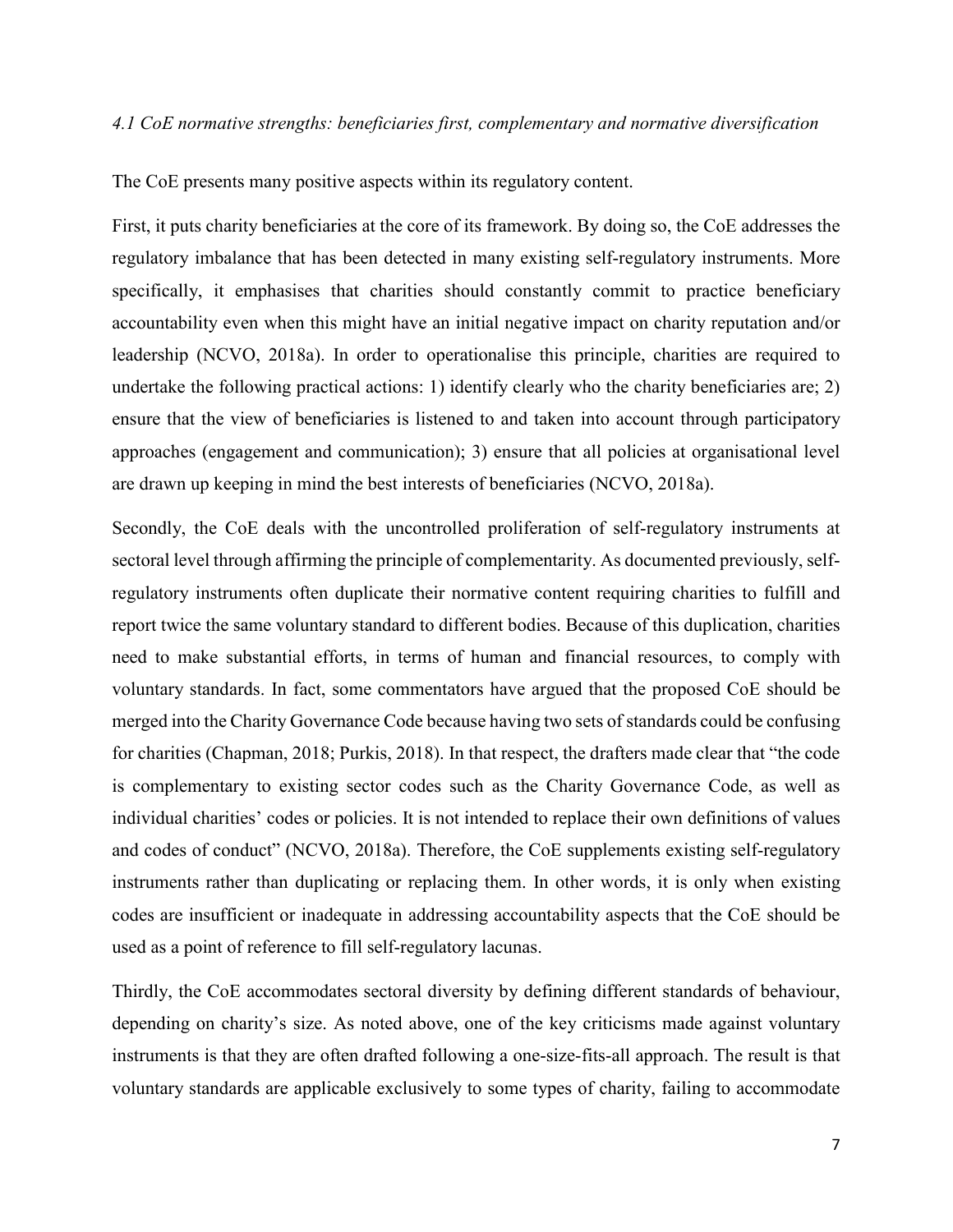organisational diversity. The CoE rejects a one-size-fits-all approach to regulation. Indeed, it lays down different behavioral requirements through normative diversification for big and small charities when it comes to openness. In particular, the code asks charities "to be willing to share information about their work, ensuring it is accessible to all, and publish, or, for *the very small charities,* at least make available on request: a) annual reports; b) their approach to safe-guarding, bullying and harassment; c) their complaint procedure" (NCVO, 2018a). To elaborate, larger charities are asked to publish this information openly, whereas, small charities have a minimal duty to provide the same information on request.

Lastly, the CoE deals strongly with issues of safeguarding as a response to charity scandals that took place at beginning of 2018. On the one hand, the principle of integrity asks charities to treat everyone who comes in touch with the charity (including through society media) with honesty and respect (NCVO, 2018a). On the other hand, charities are asked, as a matter of safeguarding (right to be safe), to stand against and prevent abuse of power, bullying, intimidation and harassment in all their activities (NCVO, 2018a). To operationalise this principle, it is suggested that charities should undertake continual training courses for staff members and should have an organisational procedure in place to report and handle allegations of misconducts (NCVO, 2018a).

# *4.2 CoE normative weaknesses: normative ambiguity and lack of adequate implementation/monitoring system*

One of the most common weaknesses of self-regulation is that voluntary norms can be vague and generic. This vagueness brings about the risk of normative ambiguity that, in turns, creates implications on how voluntary norms should be operationalised in practice. This normative ambiguity has been detected by the Charity Commission, through its opinion on the CoE, in relation to the principle of integrity. According to the charity regulator, this principle has a broad application because it covers many different organisational activities and themes (Charity Commission, 2018b). It is for this reason that NVCO is encouraged to draw out these themes more explicitly: "for example, where the section on integrity touches on resources, if it is intended to encompass social and ethical investment, it would benefit from clearer statements to that effect" (Charity Commission, 2018b).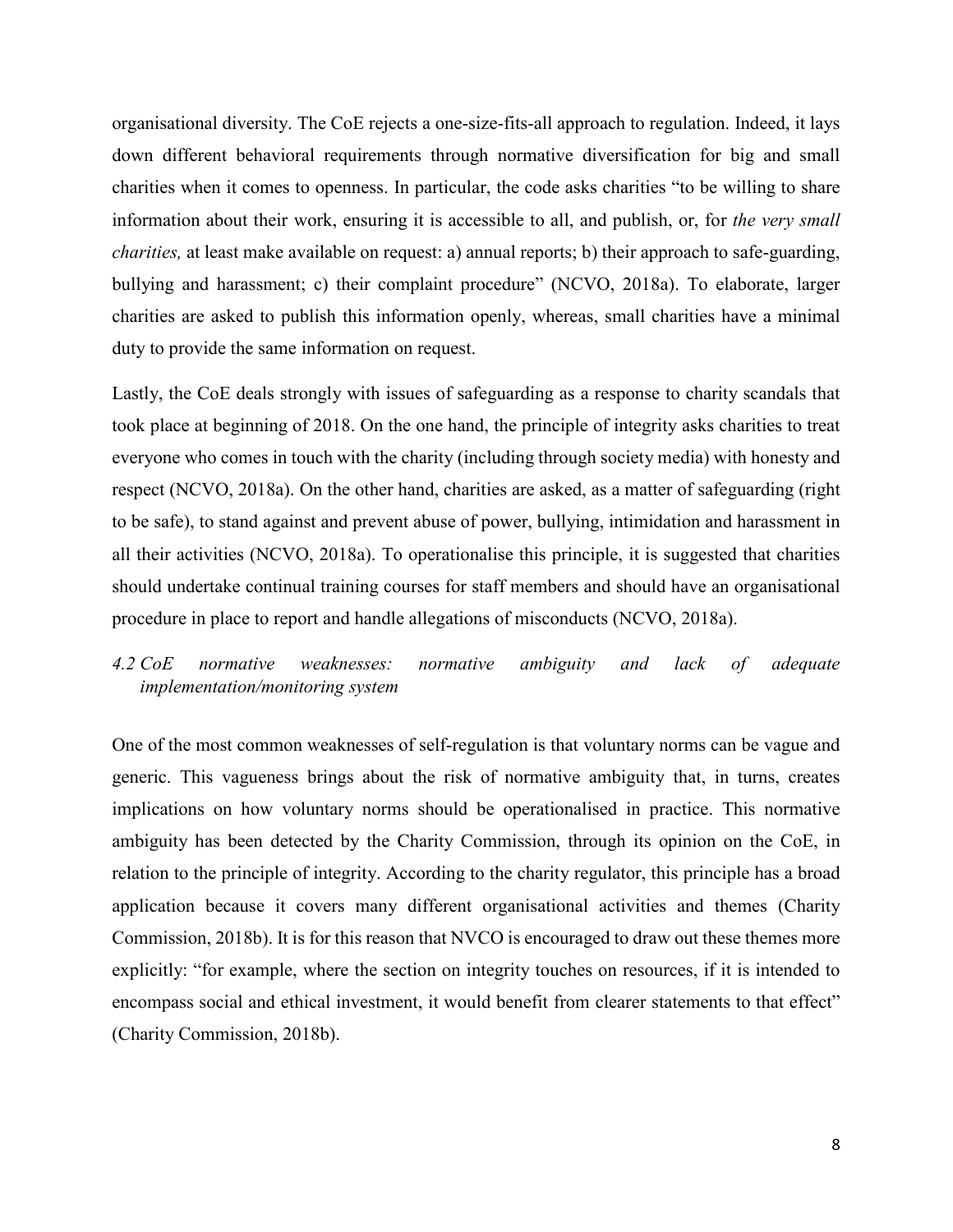The major weakness of the CoE, in the opinion of the author, is the lack of a clear implementation and monitoring system. In terms of institutional architecture, a self-regulatory instrument must be equipped with a credible enforcement mechanism to maximise norm-compliance among charities. However, the CoE gives charities a wide margin of discretion when it comes to implementing its core principles. In practice, it is up to individual charities to decide how to implement the CoE and how monitoring can be best carried out at organisational level. The CoE simply states that charities are encouraged to meet its principles or, in case of non-compliance, to "explain why they have not done so" (NCVO, 2018a). However, there is no indication of how charities should justify noncompliance and it is equally unclear to whom charities have to report norm-compliance. The Charity Commission has, in fact, asked to NVCO: "how will this code be promoted, implemented and its adoption monitored? Is NCVO satisfied that it has been sufficiently tested in terms of ease of practical application by this broad range of charities?" (Charity Commission, 2018b).

## *4.3 CoE weaknesses of the drawing up process*

A further weakness, in the opinion of the author, lies in the process of drawing up the CoE. While drafting the provisional version of the CoE, NCVO could have strengthened its own process for developing this new code, and thus avoided the above mentioned normative weaknesses, by appointing a panel of experts composed by lawyers, charity practitioners and researchers working on self-regulation and by ensuring close involvement of other sector infrastructure bodies. Similarly, it could have been helpful to take into account data (if any were available) on impact and effectiveness of those existing self-regulatory instruments that were used as a general point of guidance to draft the CoE.

# **5. Conclusion**

The CoE deals successfully with some longstanding regulatory concerns that affect self-regulation: a) it puts beneficiary accountability at the core of its regulatory content; b) it states clearly its complementary nature to existing sector codes and c) it does diversify voluntary norms depending on charity size. Besides these normative strengths there are, however, two major regulatory weaknesses. First, some voluntary standards are excessively generic and characterised by profound normative ambiguity. Secondly, the lack of a clear monitoring system that oversees compliance at sectoral level could potentially lead to inconsistency in the implementation of the code among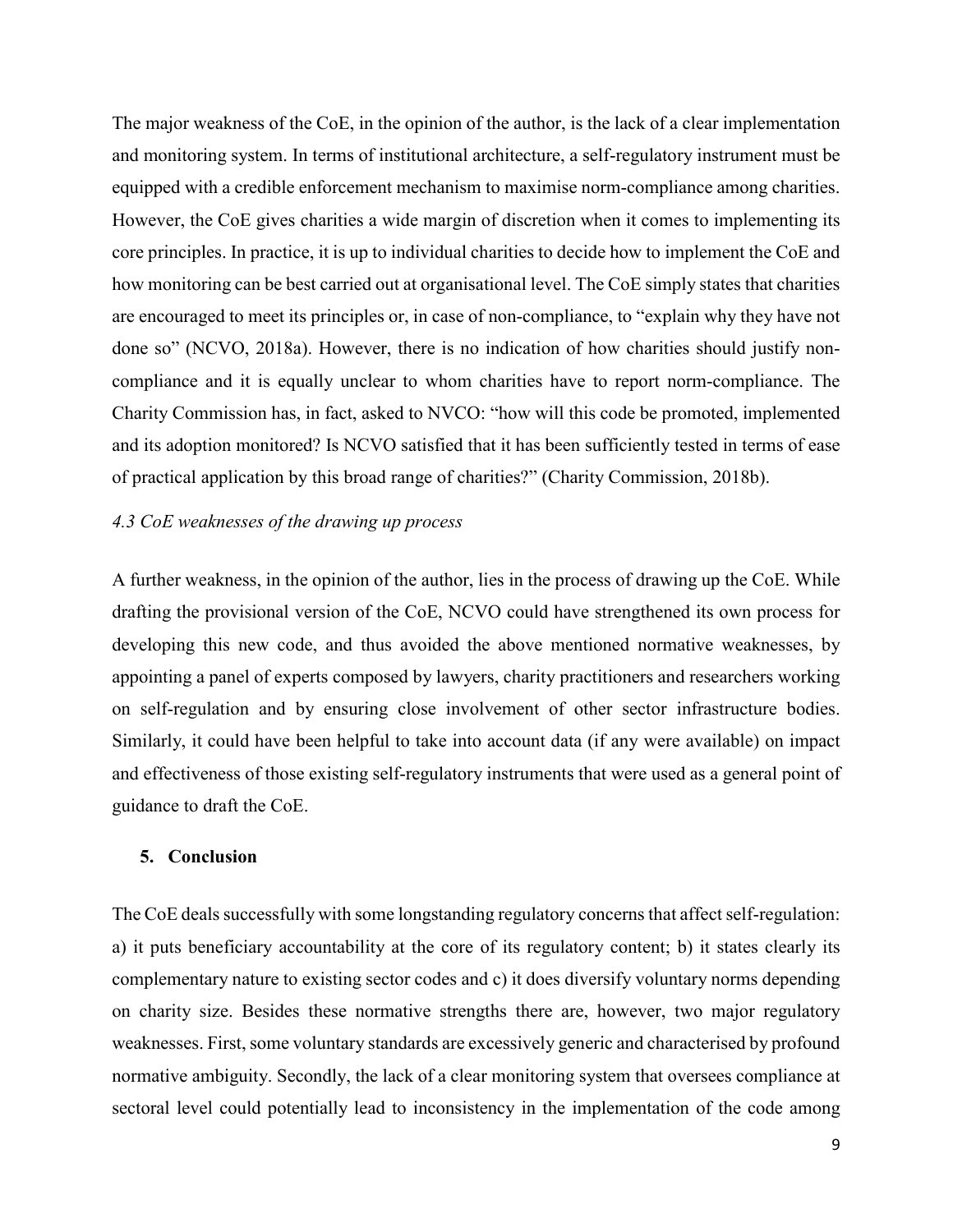charities, thus distorting norm-compliance. In order to attenuate these weaknesses, NCVO could take into account the following proposals:

- 1) Re-defining in clear, explicit and succinct terms those practical actions related to the principle of integrity as recommended by the Charity Commission.
- 2) Establishing a clear and simplified reporting/disclosure procedure to verify normcompliance together with the creation of an *ad hoc* monitoring body at sectoral level, ideally composed of charity practitioners themselves, empowered to promote and oversee norm-compliance of the CoE.
- 3) Launching a pilot case-study with a few purposefully selected heterogenic charities to test whether this provisional version of the CoE could be easily implemented at organisational level prior to formally adopting it.

In the author's opinion, these proposals could certainly contribute to increasing the normative quality of the CoE and promoting accountability among charities. However, the extent to which these proposals would be used as a point of reference to amend the CoE depends, ultimately, on the will of charities and on the outcome/feedback received from NCVO during the consultation process. It would also be helpful, in my opinion, to constitute a panel of experts as outlined above. It is hoped that the debate towards the adoption of the CoE will be rapid and that feedback provided by policy-makers, charities and researchers will be adequately taken into account, and lead to normative improvements.

**Conflict of interest statement:** the author declares that there is no conflict of interest.

**Acknowledgements:** I am immensely grateful to the policy review editor, Professor Cathy Pharoah and to the anonymous reviewers for their invaluable comments.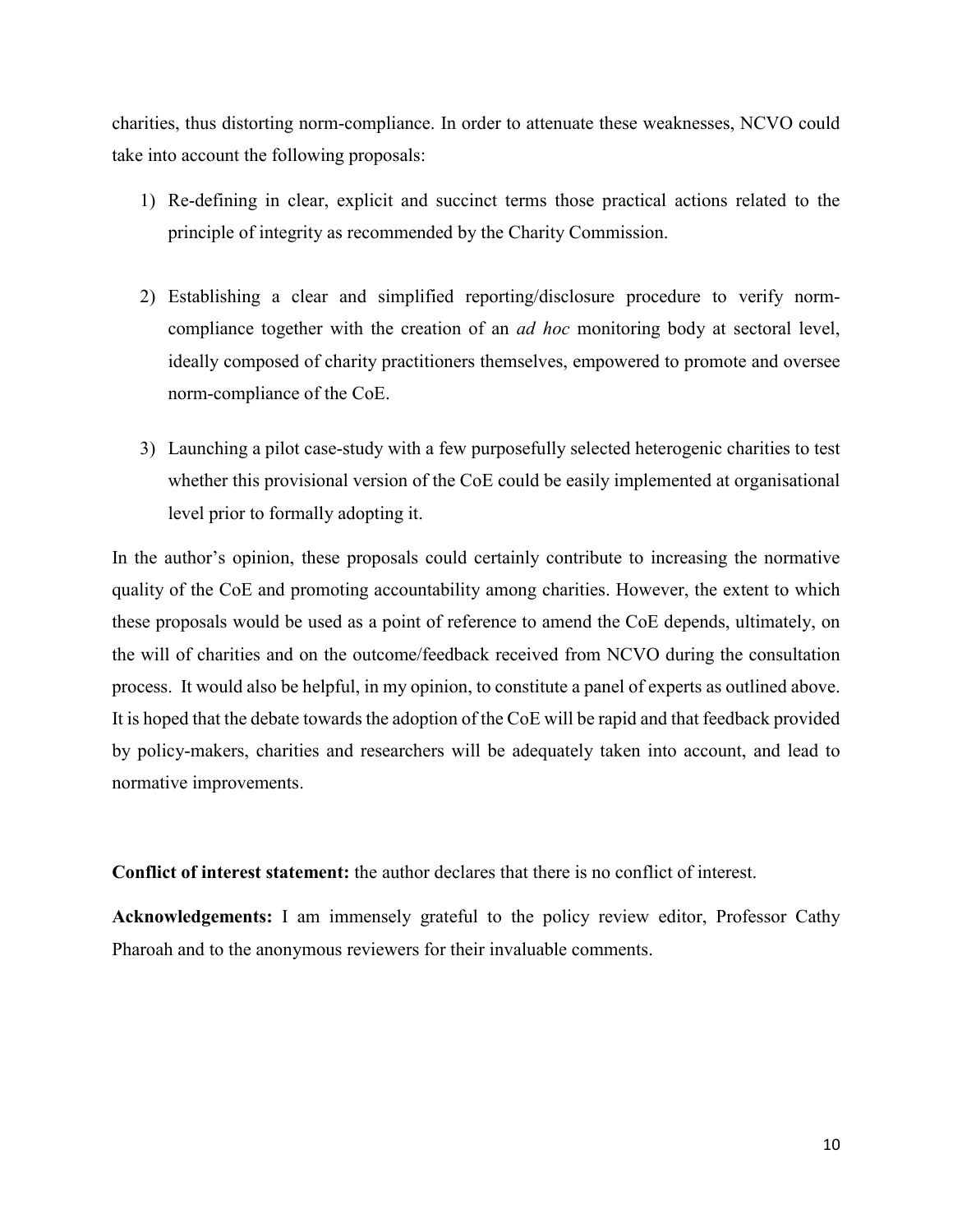#### **Reference**

Breen, O. B., Dunn, A., & Sidel, M. (2016) *Regulatory Waves: Comparative Perspectives on State Regulation and Self-Regulation Policies in the Nonprofit Sector*, Cambridge University Press.

Chapman, R., (2018) Response to NCVO consultation on a proposed Code of Ethics, <https://www.civilsociety.co.uk/people.rosie-chapman.html>

Charity Commission (2018a) UK charities commit to strengthening safeguarding culture and capability, [https://www.gov.uk/government/news/uk-charities-commit-to-strengthening](https://www.gov.uk/government/news/uk-charities-commit-to-strengthening-safeguarding-culture-and-capability)[safeguarding-culture-and-capability](https://www.gov.uk/government/news/uk-charities-commit-to-strengthening-safeguarding-culture-and-capability)

Charity Commission (2018b) Government Response: Charity Commission responds to draft Charity Code of Ethics Regulator publishes submission to NCVO consultation on code of ethics, [https://www.gov.uk/government/news/charity-commission-responds-to-draft-charity-code-of](https://www.gov.uk/government/news/charity-commission-responds-to-draft-charity-code-of-ethics)[ethics](https://www.gov.uk/government/news/charity-commission-responds-to-draft-charity-code-of-ethics)

Cooney, R. (2018) We must ensure sexual exploitation is not tolerated, says NCVO chair, *Third-Sector*, [https://www.thirdsector.co.uk/ensure-sexual-exploitation-not-tolerated-says-ncvo](https://www.thirdsector.co.uk/ensure-sexual-exploitation-not-tolerated-says-ncvo-chair/management/article/1456913)[chair/management/article/1456913](https://www.thirdsector.co.uk/ensure-sexual-exploitation-not-tolerated-says-ncvo-chair/management/article/1456913)

Crack, A. M. (2016) 'Reversing the telescope: Evaluating NGO peer regulation initiatives' *Journal of International Development*, 28(1): pp. 40–56.

Dunn, R. (2016) 'Eddies and Ties: Statutory Regulation, Co-Regulation and Self-Regulation in Britain' in in Breen, O. B., Dunn, A., & Sidel, M. (eds) Regulatory Waves: Comparative Perspectives on State Regulation and Self-Regulation Policies in the Nonprofit Sector, Cambridge University Press. pp. 21-44.

Ebrahim, A. (2003) 'Accountability in Practice: Mechanisms for NGOs', *World Development*, 31(5): pp. 813-829.

Guénéheux, D., & Bottomley, A. (2014) Accountability for Civil Society by Civil Society: A Guide to Self-Regulation Initiatives. CIVICUS.

Gunningham, N., & Rees J., (1997) 'Industry Self-Regulation', *Law & Policy* (19) 4: pp. 363- 414.

Hammad, L., & Morton, B. (2011) Greater Influence, Greater Responsibility: are INGOs' Self-Regulatory Accountability Standards Effective? The North-South Institute.

Lloyd, R. (2005) The Role of NGO Self-Regulation in Increasing Stakeholder Accountability. London. One World Trust.